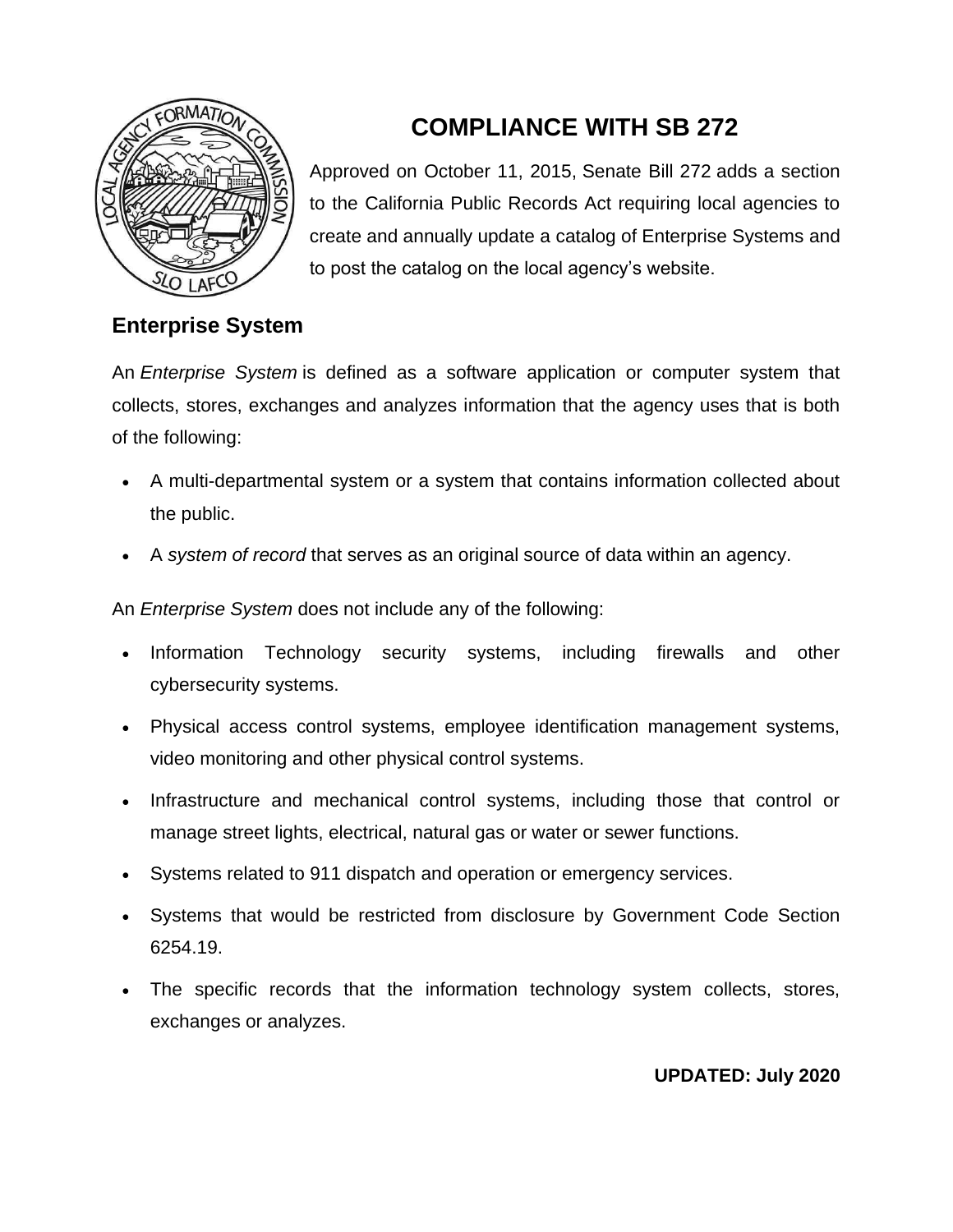## **ENTERPRISE SYSTEM CATALOGUE**

## **VENDOR/PRODUCT: Environmental Systems Research Institute, Inc., ArcMap 10.8**

SYSTEM PURPOSE: Mapping Program, stores parcel information, agency boundaries, tax rate area identification

CATEGORIES/TYPES OF DATA: Parcel information, identifies the tax rate area, identifies agency boundaries, accesses property info.

DEPT./PRIMARY CUSTODIAN: San Luis Obispo County

FREQUENCY OF COLLECTION: As needed

FREQUENCY OF UPDATE: As needed

## **VENDOR AND PRODUCT: Microsoft, Word**

SYSTEM PURPOSE: Stores agency contact information, project time tracking & invoicing,

CATEGORIES/TYPES OF DATA: Agency contact, applicant contact, tracking of project payments, expenses and hours, create invoices.

DEPT./PRIMARY CUSTODIAN: San Luis Obispo Local Agency Formation Commission

FREQUENCY OF COLLECTION: As needed

FREQUENCY OF UPDATE: As needed

## **VENDOR AND PRODUCT: Microsoft, Excel**

SYSTEM PURPOSE: Budget preparation, landowner & registered voter information, use for creating mailing labels, project expenses and payments

CATEGORIES/TYPES OF DATA: Project contact information, parcel specific information, budget line items.

DEPT./PRIMARY CUSTODIAN: San Luis Obispo Local Agency Formation Commission

FREQUENCY OF COLLECTION: As needed

FREQUENCY OF UPDATE: As needed

## **VENDOR AND PRODUCT: Microsoft, Outlook**

SYSTEM PURPOSE: Stores contact information and is used to receive and send email. CATEGORIES/TYPES OF DATA: Names, telephone numbers, addresses and email addresses DEPT./PRIMARY CUSTODIAN: San Luis Obispo Local Agency Formation Commission FREQUENCY OF COLLECTION: As needed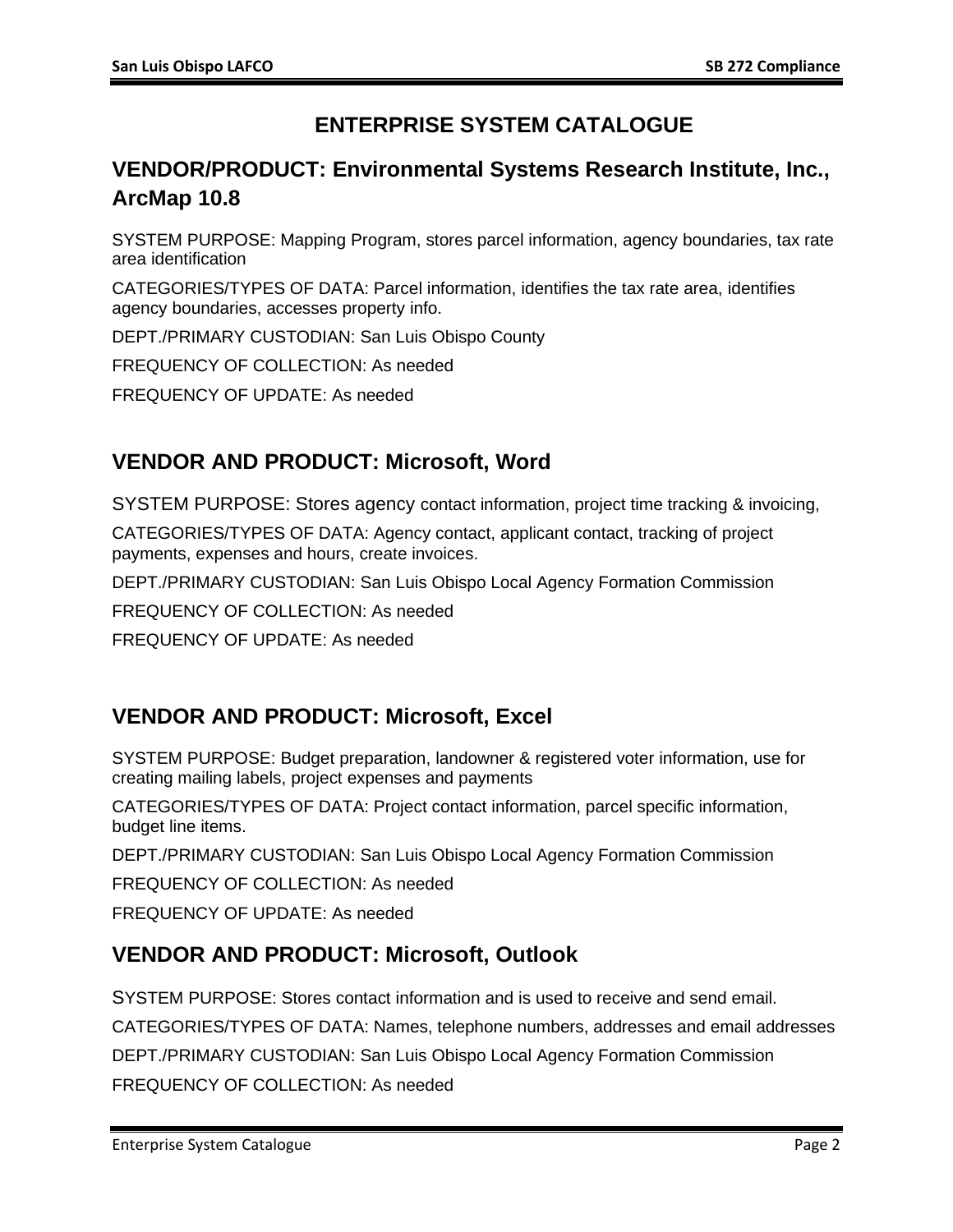FREQUENCY OF UPDATE: As needed

### **VENDOR AND PRODUCT: Adobe, Acrobat X1 Standard 7.0 Pro & 2017**

SYSTEM PURPOSE: Create forms for processing applications, convert MS Word documents, map preparation

CATEGORIES/TYPES OF DATA: Project forms, project maps, converting documents in other formats to PDF

DEPT./PRIMARY CUSTODIAN: San Luis Obispo Local Agency Formation Commission

FREQUENCY OF COLLECTION: As needed

FREQUENCY OF UPDATE: As needed

#### **VENDOR AND PRODUCT: Adobe, Photoshop-CS2**

SYSTEM PURPOSE: Create forms for processing applications, convert MS Word documents, map preparation

CATEGORIES/TYPES OF DATA: Project forms, project maps, converting documents in other formats to PDF

DEPT./PRIMARY CUSTODIAN: San Luis Obispo Local Agency Formation Commission

FREQUENCY OF COLLECTION: As needed

FREQUENCY OF UPDATE: As needed

#### **VENDOR AND PRODUCT: Cisco, Anyconnect Secure Mobility Client**

SYSTEM PURPOSE: Connect to the County's financial system through this internet portal to pay bills, process payroll and other draw warrants and journal entries

CATEGORIES/TYPES OF DATA: None

DEPT./PRIMARY CUSTODIAN: San Luis Obispo Local Agency Formation Commission

FREQUENCY OF COLLECTION: As needed

FREQUENCY OF UPDATE: As needed

## **VENDOR AND PRODUCT: Systems, Applications & Products in Data Processing (SAP)**

SYSTEM PURPOSE: County's financial system software used to pay bills, process payroll and other draw warrants and journal entries. It is also used to monitor and track the Budget information and prepare budget reports for LAFCO operations

CATEGORIES/TYPES OF DATA: budget, invoices, journal entries, dates, and amounts

DEPT./PRIMARY CUSTODIAN: San Luis Obispo Local Agency Formation Commission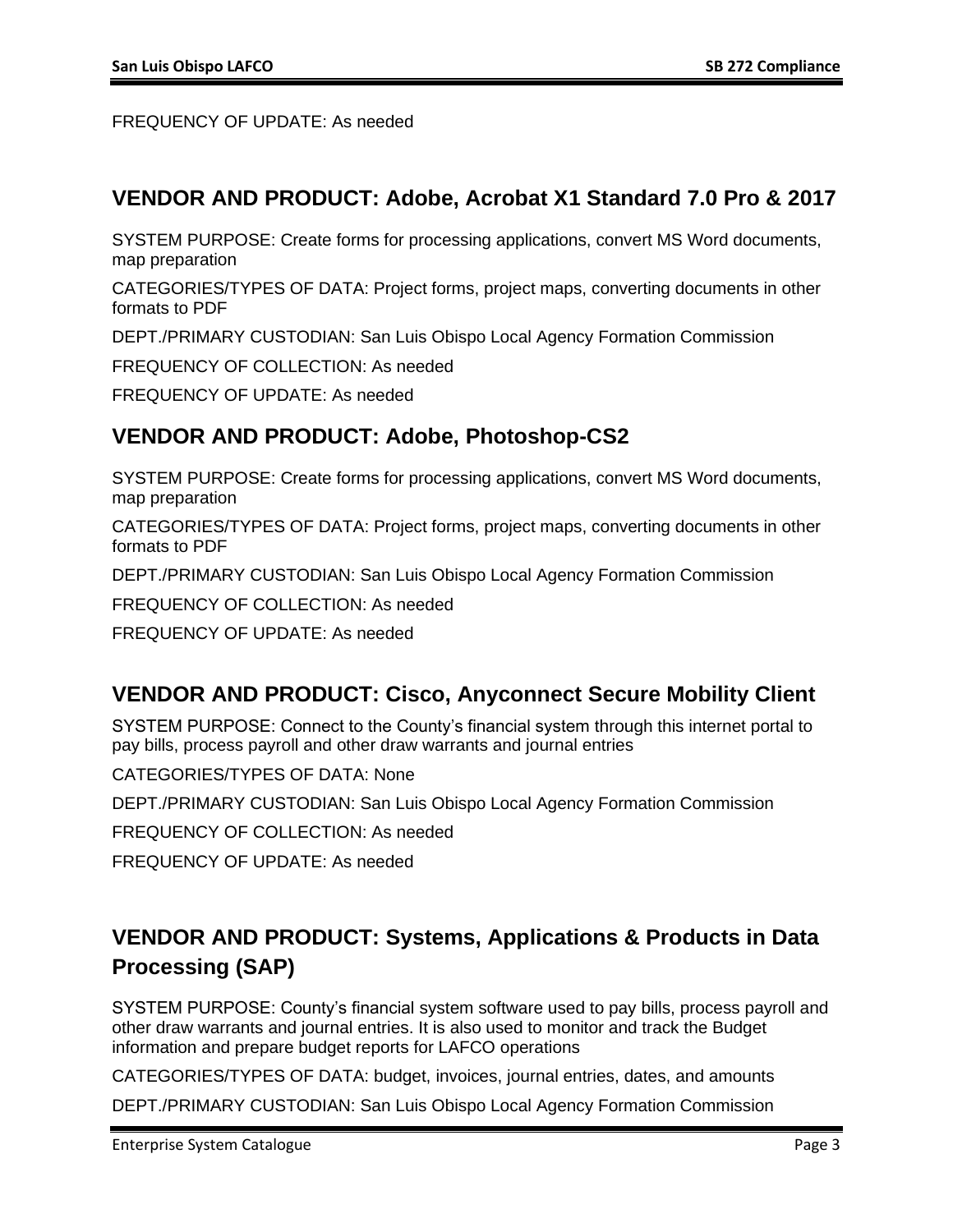FREQUENCY OF COLLECTION: As needed FREQUENCY OF UPDATE: As needed

### **VENDOR AND PRODUCT: IMAP Building Interactive**

SYSTEM PURPOSE: Mapping, Agencies Boundaries, LAFCO actions, Agency Annexations CATEGORIES/TYPES OF DATA: Maps and Legal Descriptions in PDF format DEPT./PRIMARY CUSTODIAN: San Luis Obispo Local Agency Formation Commission FREQUENCY OF COLLECTION: As needed FREQUENCY OF UPDATE: As needed

## **VENDOR AND PRODUCT: ZOOM – Standard Pro Monthly/Webinar 100 Monthly**

SYSTEM PURPOSE: Streaming/recording virtual Commission meetings CATEGORIES/TYPES OF DATA: Recorded meetings are in M4A file format. DEPT./PRIMARY CUSTODIAN: San Luis Obispo Local Agency Formation Commission FREQUENCY OF COLLECTION: During COVID-19 pandemic only. FREQUENCY OF UPDATE: As needed

## **VENDOR AND PRODUCT: Go Daddy**

#### SYSTEM PURPOSE: Website Builder

CATEGORIES/TYPES OF DATA: Stores LAFCO pdf files and shapefiles which are displayed on the web for public use. Categories consist of Meeting files, Staff Reports, Minutes, Agendas, Notices, Commissioner information/terms, Staff information, Directory of Local Agencies, History of Annexations, Maps, Polices & Procedures, Bylaws, Cortese-Knox-Hertzberg Act 2019, Budgets, Fee Schedule, Applications, Referrals, Current Projects, Joint Power Authorities.

DEPT./PRIMARY CUSTODIAN: San Luis Obispo Local Agency Formation Commission

FREQUENCY OF COLLECTION: As needed

FREQUENCY OF UPDATE: As needed

## **VENDOR AND PRODUCT: Granicus**

SYSTEM PURPOSE: Streaming/recording in person Commission meetings